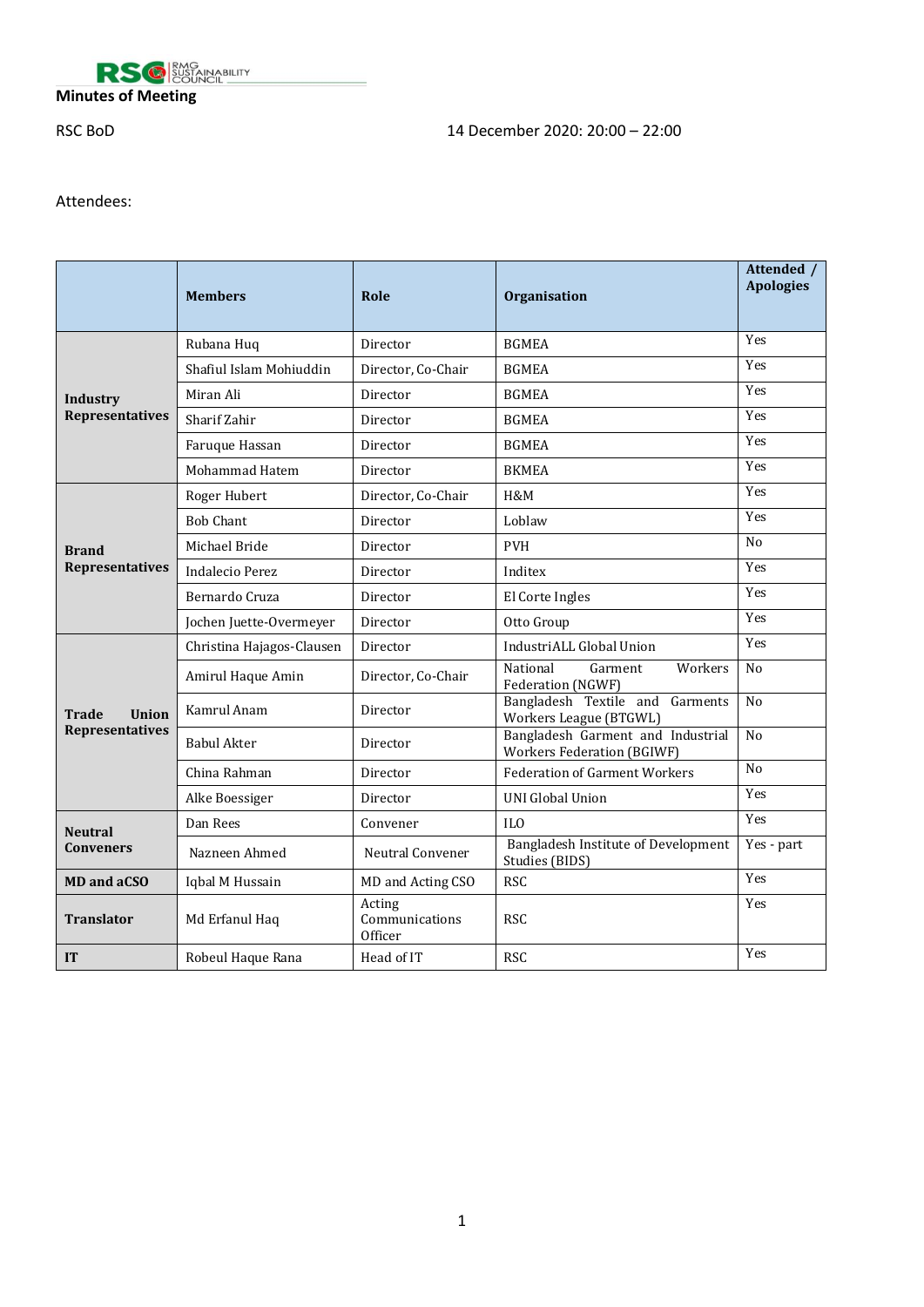

| <b>ITEMS</b>            | <b>DESCRIPTIONS</b>                                                                                                                                                                                                                                                                                                                                                                                                                                                                                                                                                                                                                                                                                                                                                                                                                                                                                                                                                                                                                                                                                                                                                                                                                                                                                                                                                                                                                                                                                                | <b>LEAD</b> | <b>REMARKS</b>                                                    |  |
|-------------------------|--------------------------------------------------------------------------------------------------------------------------------------------------------------------------------------------------------------------------------------------------------------------------------------------------------------------------------------------------------------------------------------------------------------------------------------------------------------------------------------------------------------------------------------------------------------------------------------------------------------------------------------------------------------------------------------------------------------------------------------------------------------------------------------------------------------------------------------------------------------------------------------------------------------------------------------------------------------------------------------------------------------------------------------------------------------------------------------------------------------------------------------------------------------------------------------------------------------------------------------------------------------------------------------------------------------------------------------------------------------------------------------------------------------------------------------------------------------------------------------------------------------------|-------------|-------------------------------------------------------------------|--|
| $\mathbf{1}$            | Approval of the Previous minutes of meeting                                                                                                                                                                                                                                                                                                                                                                                                                                                                                                                                                                                                                                                                                                                                                                                                                                                                                                                                                                                                                                                                                                                                                                                                                                                                                                                                                                                                                                                                        | Dan         | Open meeting                                                      |  |
|                         | The BoD unanimously approved previous minutes of<br>meeting and current meeting agenda.                                                                                                                                                                                                                                                                                                                                                                                                                                                                                                                                                                                                                                                                                                                                                                                                                                                                                                                                                                                                                                                                                                                                                                                                                                                                                                                                                                                                                            |             |                                                                   |  |
| $\overline{\mathbf{2}}$ | Dr Nazneen Ahmed 2 <sup>nd</sup> Neutral<br>Introduction:<br>Convener                                                                                                                                                                                                                                                                                                                                                                                                                                                                                                                                                                                                                                                                                                                                                                                                                                                                                                                                                                                                                                                                                                                                                                                                                                                                                                                                                                                                                                              | Dan/Iqbal   |                                                                   |  |
|                         | Iqbal informed as agreed at the previous BoD mtg in Oct. that brands,<br>union and industry representatives and himself had an introductory<br>meeting with Dr Nazneen Ahmed, Ph.D. Senior Research Fellow<br>Bangladesh Institute of Development Studies (BIDS) to offer her a<br>Neutral Convener role at the RSC and was asked to join the RSC BoD<br>for an introduction to the rest of the BoD. Dr Ahmed attended the<br>BoD to introduce herself. Of particular interest to the RSC is Dr.<br>Ahmed's Ph.D. in Economics from the University of Wageningen, the<br>Netherlands, her specialisation is in conducting research in the areas<br>of RMG sector, gender and labour issues.                                                                                                                                                                                                                                                                                                                                                                                                                                                                                                                                                                                                                                                                                                                                                                                                                        |             |                                                                   |  |
| 3                       | Trade Union's (TU) RSC Performance Indicators                                                                                                                                                                                                                                                                                                                                                                                                                                                                                                                                                                                                                                                                                                                                                                                                                                                                                                                                                                                                                                                                                                                                                                                                                                                                                                                                                                                                                                                                      | Alke/Iqbal  |                                                                   |  |
|                         | Iqbal informed the TU have performance indicators for the RSC,<br>namely 1. hiring of CSO, 2. number of inspections, 3. cooperation<br>between Accord secretariat and RSC, 4. complaints mechanism, 5.<br>application of SOPs and finally 6. boiler programme. It was reported<br>that overall feedback from the TU regarding the RSC performance<br>has been positive. As per TU's request addition clarification has been<br>provided on boiler safety programme and escalation.<br>Alke (Labour) agreed with Iqbal and added that website<br>development is a key element to maintain transparency and public<br>communication.<br>Mohiuddin (Co-chair, industry) informed that due to Covid-19 the<br>industry is facing unprecedented challenges including price drop and<br>loss of potential buyers. Factories are struggling to catch business<br>seasons due to frequent issuing of CAPs by RSC.<br>Rubana (Industry) indicated the low rate of Recognition (100% initial<br>findings CAP completion) and proposed to convene an open session<br>with the RSC for clarification. She also proposed to have the<br>Industry's performance indicator for the RSC. Sharif and Rubana<br>both agreed with Mohiuddin and added that currently the follow up<br>inspections usually takes up to 4 months. RSC's slow progress has a<br>direct financial consequence to the factories.<br>Jochen (Brand) asked about the practical impact of deep dive pilot<br>programme that has been recently adopted by RSC. |             | Iqbal will have a meeting with<br>the Industrial representatives. |  |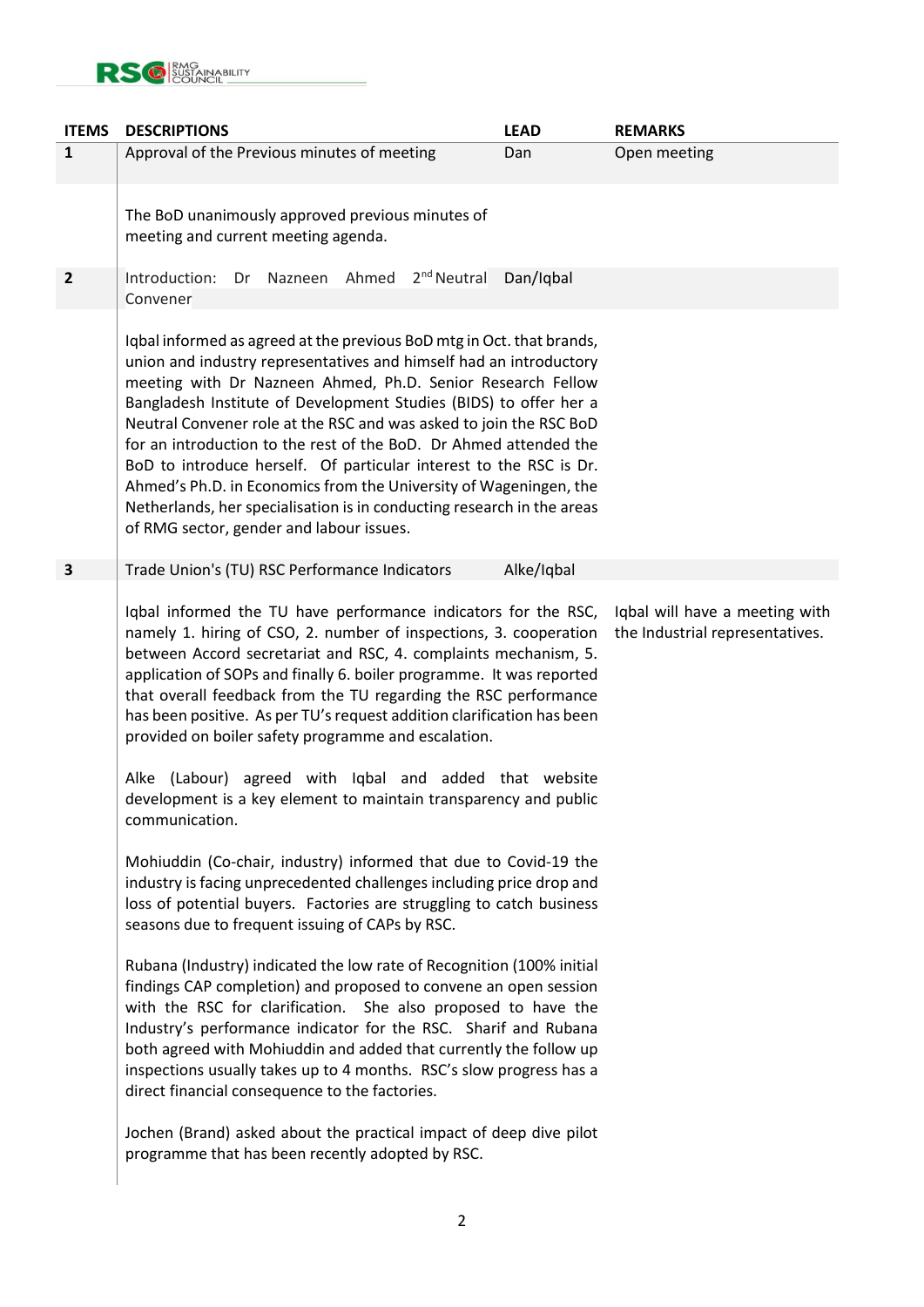

Iqbal assured that the RSC colleagues have been briefed about the potential consequences of missing a season due to delayed initial inspections and remediation/compliance. It is to be noted that RSC will not only improve workplace safety and the work of the RSC will have a positive impact on the GDP of Bangladesh. Iqbal reported the RSC's key performance indicator (KPI) for completing inspection reports is 14 days, on the whole huge improvement has been made in this regards, whereas previously this KPI was not being met.

Cristina (Labour) also supported and commended Rubana's proposal.

|  | RSC Finance Update |
|--|--------------------|
|--|--------------------|

The RSC monthly expenses report (Jun-Nov 2020) was presented by the Iqbal. It is to be noted that limited operations due to lockdown has resulted less operational costs for the RSC. Iqbal also informed that USD3.15 million has been received from the Accord and as on Dec 2020 cash position is USD1.24 million. Iqbal added that Total Fixed asset (in book value) received from the Accord is USD557,990.

Roger advised to include cash flow forecasting in the quarterly reports. Roger also advised the RSC accounts team to produce its own inventory and opening balance sheet with proper book value. Iqbal noted the Roger's feedback and proposed to take necessary actions.

Iqbal will take necessary actions and will provide feedback on the raised issues to the financial committee.

| <b>RSC Governance</b> |
|-----------------------|

Iqbal

**lqbal/Roger** 

#### **A Advisory Council**

#### **B C Government Coordination Council CSO recruitment**

## A. Advisory Council

Iqbal informed that the formation of an Advisory Council is in progress. Once the Advisory Council develops Terms of references (ToR), they will eventually work on establishing Government Coordination Council (GCC). Iqbal informed that a knowledge sharing meeting was held between ILO and RSC representatives.

### B. Government Coordination Council (GCC)

Dan noted that ILO has deep engagement with the Government through coordination cell and offered to share their experience and strategies with the RSC Government Coordination Council representatives upon its readiness.

## C. CSO Recruitment

Iqbal noted that HR Review Committee (HRRC) had assigned Iqbal to provide information on recruitment process. After Iqbal's investigation, a meeting between HRRC and Korn Ferry (KF), a headhunting farm was held last week. Based on the HRRC's requirement KF provided a proposal. Should the HHRC accept KF's proposal, KF will provide an appointment within 10 weeks.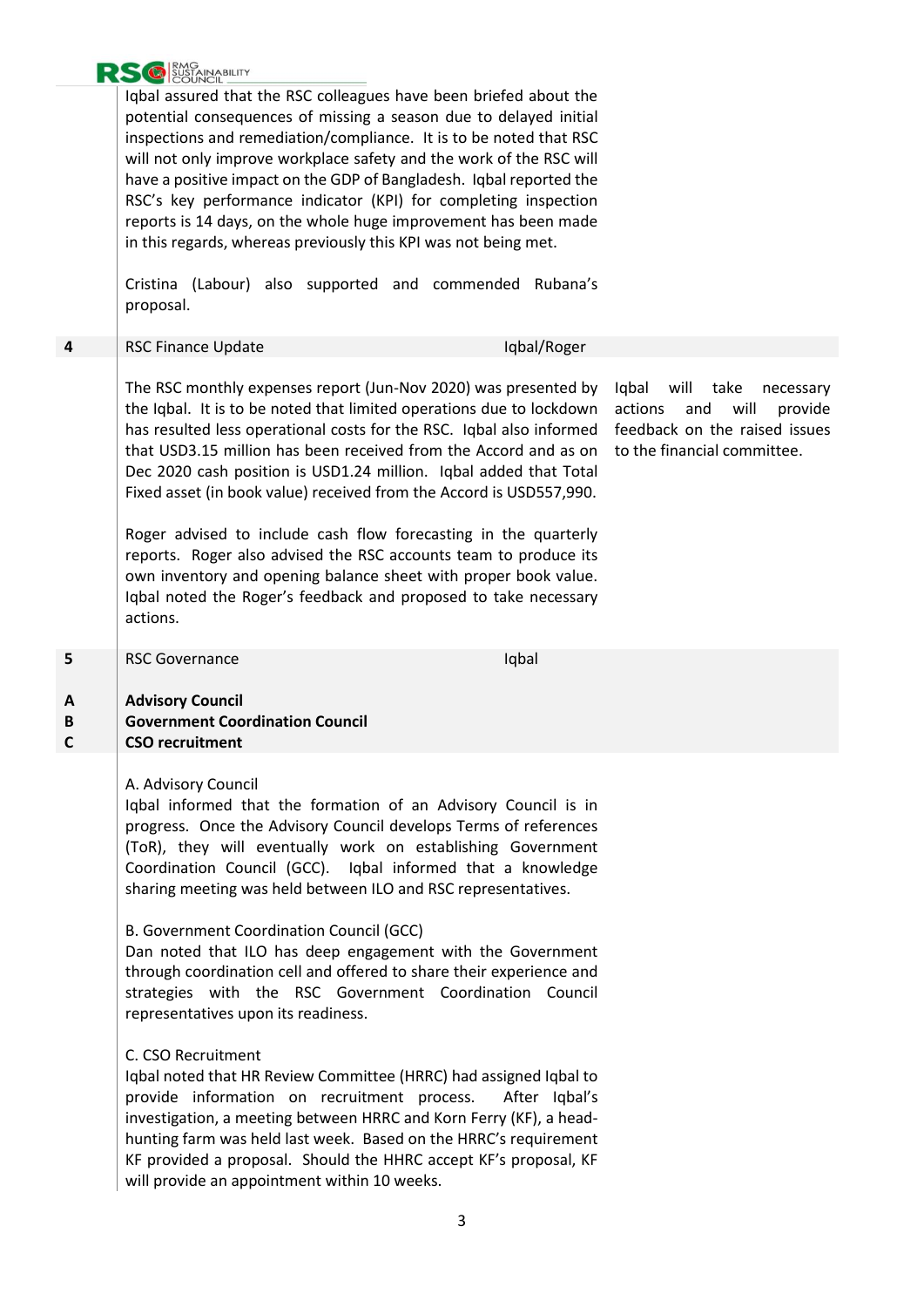

positive outcome.

| 6 | <b>RSC Functions Update</b>                                                                                                                                                                                                                                                                                                                                                                                                                                                                                                                                                                                                                                                                                   | Iqbal |                                                                                                                               |     |
|---|---------------------------------------------------------------------------------------------------------------------------------------------------------------------------------------------------------------------------------------------------------------------------------------------------------------------------------------------------------------------------------------------------------------------------------------------------------------------------------------------------------------------------------------------------------------------------------------------------------------------------------------------------------------------------------------------------------------|-------|-------------------------------------------------------------------------------------------------------------------------------|-----|
|   | Iqbal explained his pull management technique of asking 'how'<br>questions is motivational and leads to the team to achieve tasks with<br>new ideas. This is opposed to asking 'why', which can lead to taking<br>a defensive and closed approach. Iqbal added, the 'how' is already<br>serving to create a positive problem-solving mindset.                                                                                                                                                                                                                                                                                                                                                                 |       | Iqbal will provide an overall<br>follow-up that shows the<br>efficiencies of these<br>approaches in the next BoDs<br>meeting. | new |
|   | In the HR update Iqbal informed that RSC has invested in new HR and<br>accounting software for increasing efficiency. HR team is in its final<br>stage to recruit Lead fire engineer. Second round interview will be<br>conducted for recruitment of Complaint Case Handler. In order to<br>be maintain transparency, RSC has developed interview review<br>process.                                                                                                                                                                                                                                                                                                                                          |       |                                                                                                                               |     |
|   | Virtual Private Network (VPN) connections (Any Desk) has been<br>established to facilitate work from home (WfH). Engineering design<br>review software ETABS and STAAD Pro Has been made available for<br>the Structural team. Iqbal also informed that dedicated chat room<br>service through MS Yammer has been introduced to facilitate<br>effective communications among the team members, since most<br>WfH. Electronic Safety Committee (SC) Evaluation form has been<br>developed that can directly pull data into RSC FFC database. Iqbal<br>added that RSC website will get a major upgrade by January 2021.<br>An enquiry function has been configured for factories and brands to<br>get on touch. |       |                                                                                                                               |     |
|   | Iqbal spoke about when systems and process are in place, teams are<br>encouraged to work autonomously they continue to and go onto<br>complete task to completion. An presented a case for the dual                                                                                                                                                                                                                                                                                                                                                                                                                                                                                                           |       |                                                                                                                               |     |

Iqbal informed that since the resumption of inspections, 1142 inspections has been conducted in 572 factories. Currently 22% of factories have received recognition letter for initial findings. The ICU deep dive pilot programme is making an impact, as we have learnt amongst others the RSC can better communicate with factories. Iqbal added that ICU deep dive has improved communication and cooperation between teams and delivered proper description of CAPs. We are seeing encouraging signs of a more targeted approach, with an upward movement in the drive to remediate and improve efficacy. We continue to review and work towards findings solutions to the FADs and SUPs.

impact of tackling issues from both ends leading to an accelerated

Coordination with the Accord Secretariat colleagues has helped with better definition for the inspection schedule category for prioritisation, we a marked improvement for the now better defined 100% initial findings factories.

The RSC is now using the Case Management Tool (CMT) developed by Accord Secretariat with local input, helps to manage the days to

4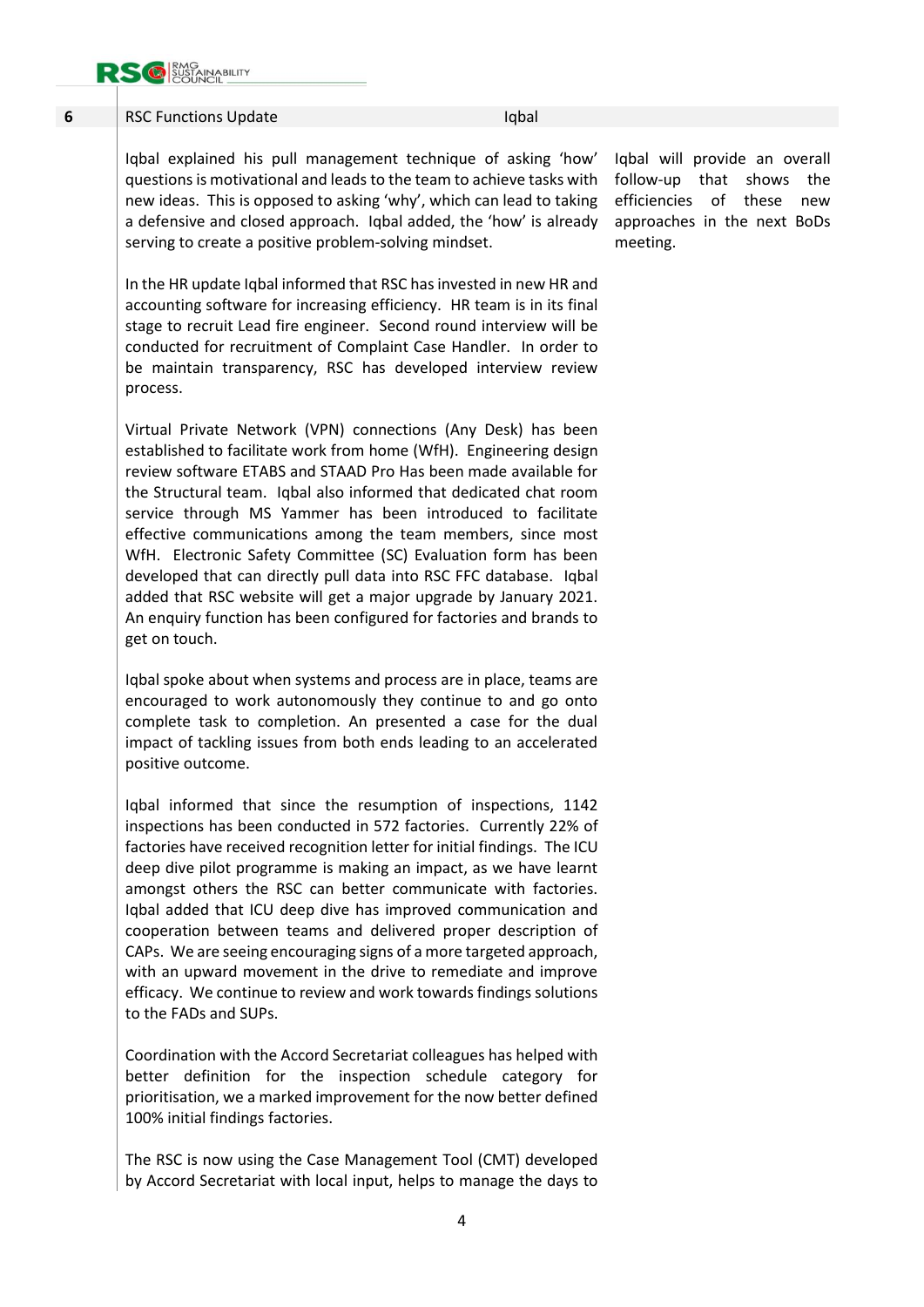

task of case handlers and increase efficiency and effectiveness of follow ups with factories. The RSC is now taking ownership of the CMT.

Currently 1231 factories have completed 90% of their initial finding. 315 factories have completed 100% initial findings (315 Recognition letter). Iqbal shared the statistics of Finance protocol cases, Closure and relocation protocol, and Escalation summary (total) the RSC resumed escalations after inspections resumed in September. The total number of stage  $1 = 300$ , stage  $2 = 121$ , stage  $3 = 174$  and deescalated = 383.

Iqbal shared the SOP of Pending Technical queries and informed that currently there are 55 unsolved queries.

Iqbal updated the RSC has taken various initiates across all departments, primarily engineering in an effort to find small refinements that will add to the drive to created efficiencies and lead to efficacy. The project code named 'grease the wheels', identified where small improvements can make a big difference. Iqbal noted that RSC has aimed to review 70 DEAs within 21 working days. Key challenges that had been faced by DEA reviews were resolved through providing access to ETABs, STAAD pro software and development of optimised excel spreadsheet. Frequent online meetings with the factories have been arranged with more specific feedbacks on the DEA. Pre-meeting with factory management for conducting initial inspection has enabled RSC to work more efficiently in reduced timeframe.

Within the Electrical Department we identified a bottleneck in the SLD (single line diagram), improvements have been made to ease the pressure on the quality control reviews by training the review engineers such that reviews are carried out in a more standardised manner, capturing comments with clarity and better language. Slides presenting SLD guidelines, and workflows were shown.

Bar charts representing work progress for the fire life safety department's depicted the capacity vs output for various tasks such as initial inspections, follow ups and testing and commissioning. Notably the chart shows areas for improvement, where the out is slow especially for follow ups, and testing, the RSC has taken initiatives to make improvements in these areas, such as provide technical guidance to both our own engineers and that of the factory.

In 2020, more than 826 complaints have already been lodged through the OSH complaints mechanism. At least 78 complaints have been lodged only in November 2020. A training manual has been developed for the new recruits at SHCMH Team. C rosscollaboration between the departments has been arranged to improved efficiency.

From September-November 12036 safety training sessions (remote) has been arranged by the RSC. Iqbal added that current capacity of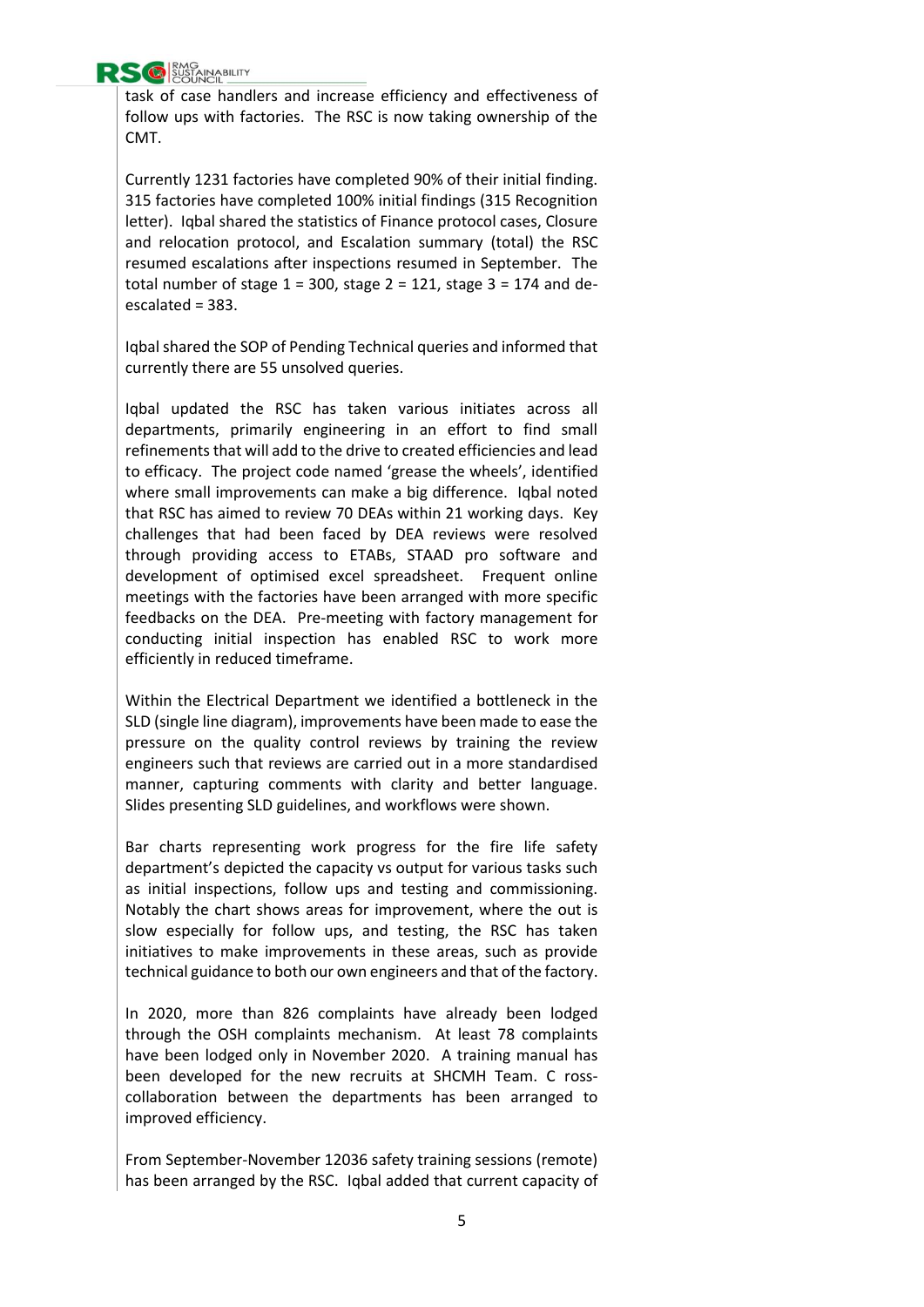

RSC is 26 training sessions per day using 13 blue jeans link. In collaboration with Accord, an online Safety Committee Assessment form and Safety Trainers evaluation form has been developed that can directly pull data to the RSC database. NEBOSH training for RSC trainers will be conducted soon.

Roger (Brand) commended Iqbal for introducing new efficient approach and added that MS Yammer should be used with proper training and caution as it can trigger potential data breach among employees. Iqbal confirms that this new approach/methodology completely aligns with the SOPs.

Bob (Brand) commended Iqbal's presentation and suggested that measuring employees morale during this unprecedented time is very important to identify anomalies and explore more opportunities. Iqbal assured that all RSC employees has been briefed about the impact of their work in the national growth and subsequently the team leads has shown enthusiasm and pro-activeness in the projects that goes through "grease the wheels" approach.

Mohiuddin (Co-chair, Industry) commended Iqbal's presentation and asks what measures will be taken for the engineers/employees that lacks the desired skills/ doesn't follow SOP. Iqbal noted that employees especially the young one's will receive proper training/guidance from the RSC. Should the fail to perform according, their cases will be forwarded to HR review committee. Iqbal also added that teams are encouraged to compete with each other to deliver higher performance. Christina (TU) suggested to provide an follow-up on the overall outcomes of these new approaches adopted by Iqbal.

## **7** RSC Sustainability Funding Committee

Dan informed that RSC Sustainability Funding Committee has been formed and Alke (Labour), Miran (Industry) and Roger (Brand) will respectively represent three parties. Iqbal informed that the committee is planning to sit for an initial meeting soon after holiday seasons.

**8** Entry of New factories in RSC Rubana

Rubana (Industry) suggested that many no brand factories are willingly coming forward to be enlisted as RSC coved factories, which could be an option for RSC's sustainable funding. An introduction of subscription fee's for inclusion of these enthusiastic factories, could lead to a properly structured sustainable funding for RSC.

Miran (Industry) and Mohiuddin (Co-chair, Industry) both supported Rubana's (Industry) proposal and confirmed that transition agreement signed with the Accord allows BGMEA to nominate factories for inclusion in the RSC with an appropriate methodology determined by RSC BoD's.

Dan asked to take up the discussion on inspection fees for no brand factories at the Sustainability **Finance** committee meeting